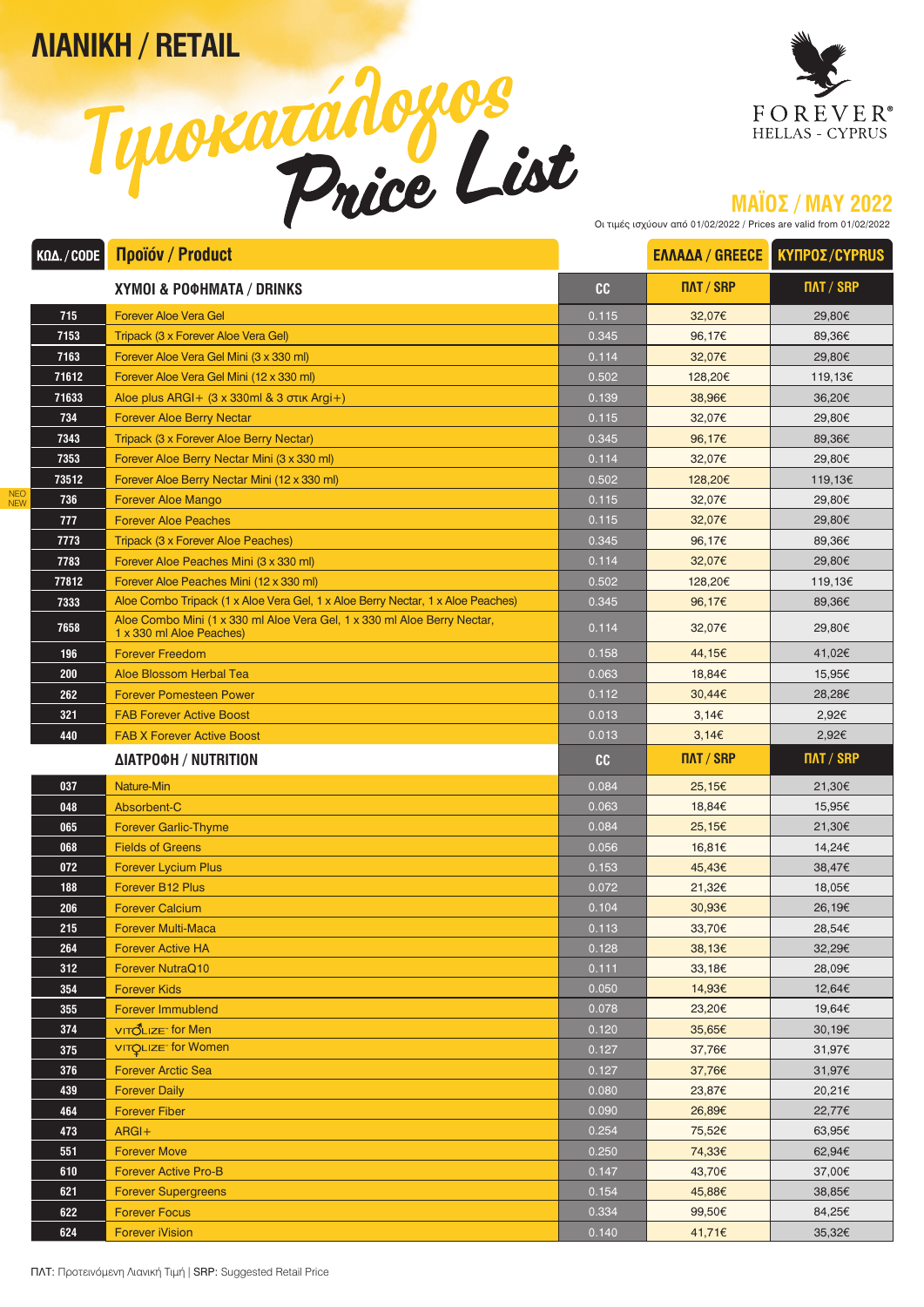## **ΜΑΪΟΣ / MAY 2022**

| ΚΩΔ. / CODE       | <b><i><u>Noüóv / Product</u></i></b>   |       | <b>ΕΛΛΑΔΑ / GREECE</b> | <b>ΚΥΠΡΟΣ/CYPRUS</b> |
|-------------------|----------------------------------------|-------|------------------------|----------------------|
|                   | ΠΡΟΪΟΝΤΑ ΜΕΛΙΣΣΑΣ / ΒΕΕ PRODUCTS       | cc    | ПЛТ / SRP              | <b>NAT / SRP</b>     |
| 026               | <b>Forever Bee Pollen</b>              | 0.063 | 18,84€                 | 15,95€               |
| 027               | <b>Forever Bee Propolis</b>            | 0.121 | 35,95€                 | 30,44€               |
| 036               | <b>Forever Royal Jelly</b>             | 0.134 | 39,86€                 | 33,75€               |
| 207               | <b>Forever Bee Honey</b>               | 0.070 | 19,09€                 | 17,74€               |
|                   | ΠΕΡΙΠΟΙΗΣΗ ΔΕΡΜΑΤΟΣ / SKIN CARE        | cc    | ПЛТ / SRP              | ПАТ / SRP            |
| 022               | <b>Aloe Lips</b>                       | 0.016 | 4,65€                  | 4,47€                |
| 051               | Aloe Propolis Creme                    | 0.079 | 23,57€                 | 22,62€               |
| 061               | <b>Aloe Vera Gelly</b>                 | 0.064 | 19,21€                 | 18,44€               |
| 063               | <b>Aloe Moisturizing Lotion</b>        | 0.064 | 19,21€                 | 18,44€               |
| 064               | <b>Aloe Heat Lotion</b>                | 0.064 | 19,21€                 | 18,44€               |
| 069               | R <sub>3</sub> Factor                  | 0.138 | 41,15€                 | 39,49€               |
| 070               | <b>Gentleman's Pride</b>               | 0.064 | 19,21€                 | 18,44€               |
| 187               | <b>Forever Alpha-E Factor</b>          | 0.088 | 26,35€                 | 25,28€               |
| 205               | Aloe MSM Gel                           | 0.079 | 23,57€                 | 22,62€               |
| 238               | <b>Forever Aloe Scrub</b>              | 0.071 | 21,09€                 | 20,24€               |
| 311               | Sonya Aloe Deep Moisturizing Cream     | 0.111 | 33,18€                 | 31,84€               |
| 341               | <b>Mask Powder</b>                     | 0.070 | 20,95€                 | 20,10€               |
| NEO<br>NEW<br>613 | Forever Marine Collagen*               | 0.327 | 97,41€                 | 82,49€               |
| 617               | <b>Aloe Sunscreen Lotion</b>           | 0.083 | 24,73€                 | 23,73€               |
| NEO<br>NEW<br>647 | <b>Aloe Body Lotion</b>                | 0.091 | 27,11€                 | 26,02€               |
|                   | <b>INFINITE SKIN CARE</b>              | cc    | ПЛТ / SRP              | <b>NAT / SRP</b>     |
| 553               | Infinite by Forever Skin Care Kit      | 0.700 | 208,10€                | 199,71€              |
| 554               | Infinite by Forever Hydrating Cleanser | 0.105 | 31,22€                 | 29,96€               |
| 555               | Infinite by Forever Firming Serum      | 0.208 | 61,87€                 | 59,37€               |
| 556               | Infinite by Forever Firming Complex    | 0.207 | 61,55€                 | 52,12€               |
| 558               | Infinite by Forever Restoring Crème    | 0.232 | 69,00€                 | 66,22€               |
|                   | <b>TARGETED SKIN CARE</b>              | cc    | ПЛТ / SRP              | <b>NAT / SRP</b>     |
| 557               | <b>Protecting Day Lotion</b>           | 0.145 | 43,10€                 | 41,36€               |
| 559               | <b>Smoothing Exfoliator</b>            | 0.073 | 21,69€                 | 20,82€               |
| 560               | <b>Balancing Toner</b>                 | 0.087 | 25,90€                 | 24,85€               |
| 561               | <b>Awakening Eye Cream</b>             | 0.073 | 21,69€                 | 20,82€               |
| 612               | <b>Aloe Activator</b>                  | 0.064 | 15,83€                 | 15,19€               |
| 616               | <b>Bio-Cellulose Mask</b>              | 0.210 | 62,56€                 | 60,04€               |
| 618               | <b>Hydrating Serum</b>                 | 0,140 | 41,71€                 | 40,02€               |

*\*Σύντομα διαθέσιμο*

ΠΛΤ: Προτεινόμενη Λιανική Τιμή | SRP: Suggested Retail Price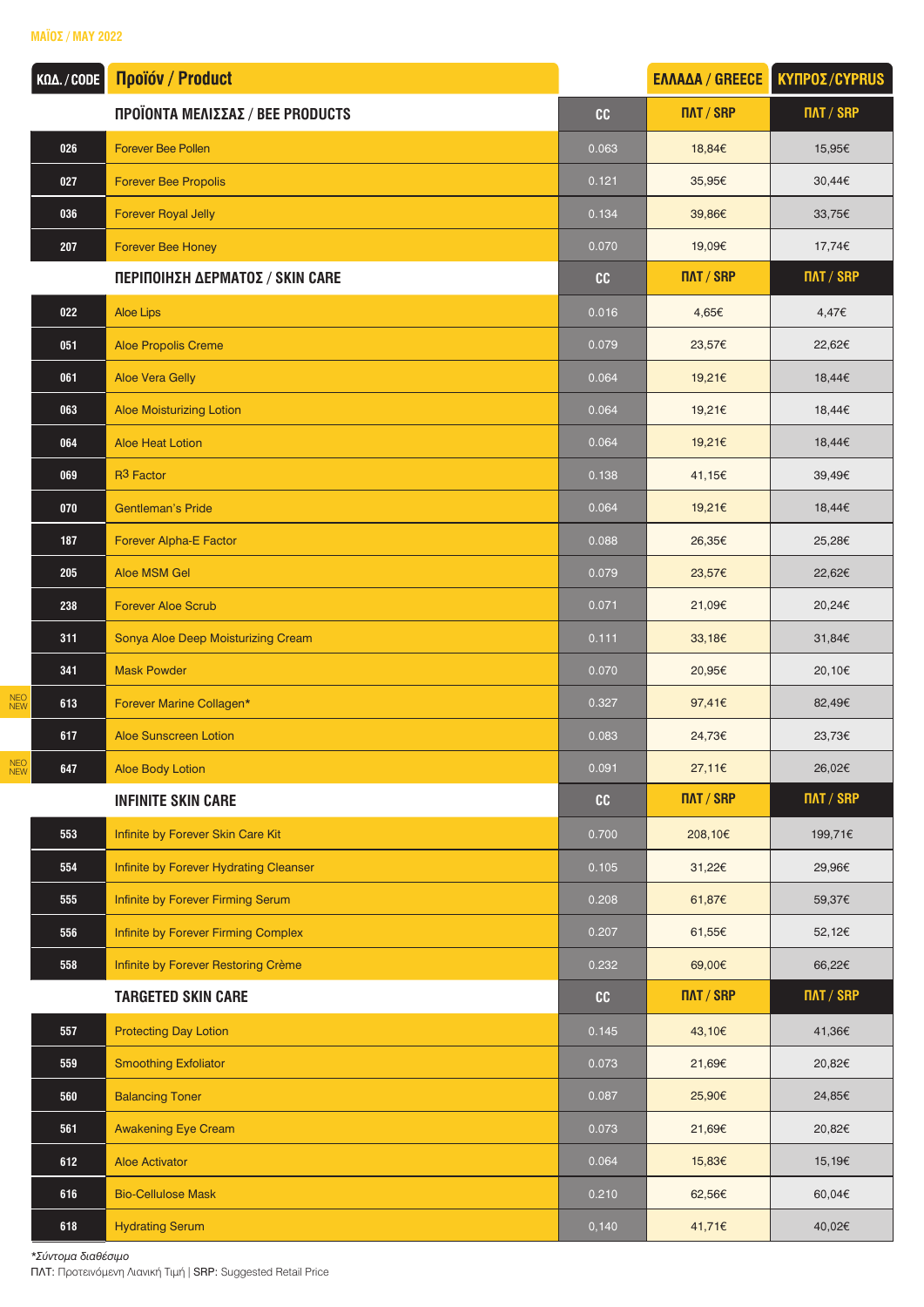**ΜΑΪΟΣ / MAY 2022**

| ΚΩΔ. / CODE                     | <b><i><u>Noüóv / Product</u></i></b>    |       | <b>ΕΛΛΑΔΑ / GREECE</b> | <b>ΚΥΠΡΟΣ/CYPRUS</b> |
|---------------------------------|-----------------------------------------|-------|------------------------|----------------------|
|                                 | <b>SONYA DAILY SKIN CARE</b>            | cc    | ПЛТ / SRP              | <b>NAT / SRP</b>     |
| 605                             | Sonya Refreshing Gel Cleanser           | 0.094 | 28,00€                 | 26,87€               |
| 606                             | <b>Sonya Illuminating Gel</b>           | 0.089 | 26,51€                 | 25,44€               |
| 607                             | Sonya Refining Gel Mask                 | 0.094 | 28,00€                 | 26,87€               |
| 608                             | Sonya Soothing Gel Moisturizer          | 0.103 | 30,68€                 | 29,45€               |
| 609                             | Sonya Daily Skincare System             | 0.341 | 101,58€                | 97,49€               |
|                                 | ΠΡΟΣΩΠΙΚΗ ΦΡΟΝΤΙΔΑ / PERSONAL CARE      | cc    | ПЛТ / SRP              | ПЛТ / SRP            |
| 003                             | <b>Forever Instant Hand Cleanser</b>    | 0.053 | 13,53€                 | 15,19€               |
| 028                             | <b>Forever Bright Toothgel</b>          | 0.031 | 9,31€                  | 8,93€                |
| 040                             | <b>Aloe First</b>                       | 0.085 | 25,23€                 | 24,21€               |
| 067                             | <b>Aloe Ever-Shield Deodorant Stick</b> | 0.032 | 9,61 $\varepsilon$     | 9,22 $\epsilon$      |
| 284                             | Aloe Avocado Face & Body Soap           | 0.019 | 5,78€                  | 6,49€                |
| 318                             | <b>Aloe Hand Sanitizer</b>              | 0.014 | 3,60€                  | 4,04€                |
| 524                             | <b>Forever Travel Kit</b>               | 0.113 | 23,46€                 | 22,52€               |
| <b>NEO</b><br>633<br><b>NEW</b> | Aloe Liquid Soap                        | 0.075 | 19,70€                 | 22,12€               |
| NEO<br>NEW<br>640               | Aloe-Jojoba Shampoo                     | 0.087 | 25,92€                 | 24,87€               |
| NEO<br>NEW<br>641               | Aloe-Jojoba Conditioner                 | 0.093 | 27,70€                 | 26,59€               |
| NEO<br>NEW<br>646               | Aloe Body Wash                          | 0.090 | 26,81€                 | 25,73€               |
|                                 | ΣΠΙΤΙ / HOUSEHOLD                       | cc    | ПЛТ / SRP              | <b>NAT / SRP</b>     |
| 307                             | Forever Aloe MPD 2X Ultra               | 0.107 | 27,22€                 | 30,55€               |
|                                 | <b>FOREVER ESSENTIAL OILS</b>           | cc    | ПЛТ / SRP              | <b>NAT / SRP</b>     |
| 506                             | Lavender                                | 0.083 | 24,82€                 | 23,82€               |
| 507                             | Lemon                                   | 0.044 | 13,09€                 | 12,56€               |
| 508                             | Peppermint                              | 0.062 | 18,34€                 | 17,60€               |
| 510                             | <b>Defense</b>                          | 0.080 | 23,74€                 | 22,78€               |
|                                 | ΠΑΚΕΤΑ ΣΥΛΛΟΓΗΣ / COMBO PACKS           | cc    | $\overline{IMT}/$ SRP  | ПЛТ / SRP            |
| 078                             | <b>Minion Pack Gel</b>                  | 0.445 | 131,21€                | 125,91€              |
| 079                             | <b>Minion Pack Berry</b>                | 0.445 | 131,21€                | 125,91€              |
| 080                             | <b>Minion Pack Peaches</b>              | 0.445 | 131,21€                | 125,91€              |
|                                 | ΕΛΕΓΧΟΣ ΒΑΡΟΥΣ / WEIGHT MANAGEMENT      | cc    | ПЛТ / SRP              | ПЛТ / SRP            |
| 071                             | <b>Forever Garcinia Plus</b>            | 0.153 | 45,43€                 | 38,47€               |
| 289                             | <b>Forever Lean</b>                     | 0.137 | 41,67€                 | 35,28€               |
| 463                             | <b>Forever Therm</b>                    | 0.139 | 41,45€                 | 35,09€               |
| 470                             | Forever Lite Ultra Vanilla / Βανίλια    | 0.100 | 29,88€                 | 25,30€               |
| 471                             | Forever Lite Ultra Chocolate / Σοκολάτα | 0.100 | 27,23€                 | 25,30€               |
| 520                             | <b>Forever Fast Break</b>               | 0.018 | 4,78€                  | 4,45€                |